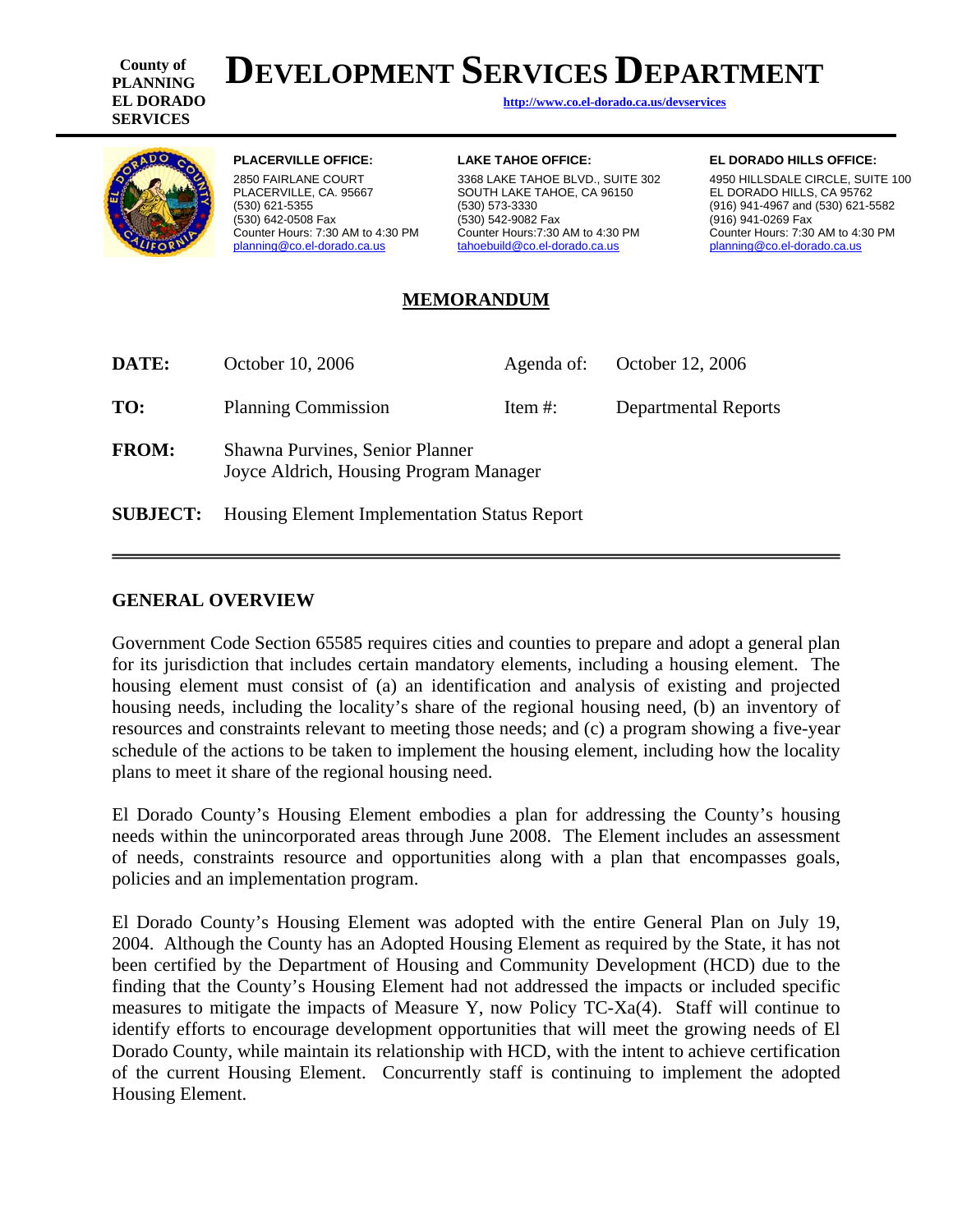Several County departments and approving bodies are responsible for ensuring implementation of the Housing Element. The El Dorado County Housing Authority, which is part of the Department of Human Services, provides housing assistance through a number of programs. The County Housing Authority also provides housing assistance to the residents of the cities of Placerville and South Lake Tahoe. Planning Services reviews and applies County regulations to housing development proposals. The Building Services, Environmental Management Department, and Department of Transportation work with Planning Services to ensure that homes are built safely and in a manner consistent with applicable codes and regulations. Finally, the Board of Supervisors, Planning Commission, and Zoning Administrator make decisions regarding the location and extent of housing, consistent with the General Plan and County Code.

#### **RECENTLY ADDED OR AMENDED STATE HOUSING LAWS**

The State's housing element law, enacted in 1969, mandates that local governments adequately plan to meet the existing and projected housing needs of all economic segments of the community. The law goes on to recognize that each locality is best capable of determining what efforts are needed to contribute to the attainment of the State's housing goal. Following is a list of recent additions and amendments to the State's Housing laws.

- State Density Bonus Law (GC 65915): Requires local governments to grant density increases, incentives and concessions to housing affordable to lower and moderate income households. SB 1818/435 Changes include:
	- o Lower eligibility Criteria
	- o Prescribes the Number of Incentives and Concession
	- o Creates a Sliding Scale Density Bonus based on Affordability
	- o Establishes Parking Limits Upon Request
- Anti-NIMBY (GC 65589.5): Increased development certainty for housing affordable to lower and moderate income households. Development shall not be denied unless the following findings are made:
	- o Housing Element in conjunction with Regional Housing Needs Analysis is accomplished.
	- o Development would have a specific adverse impact
	- o Denial is necessary to comply with State and Federal laws
	- o Development is proposed on lands for agriculture and resource preservation
	- o Development is inconsistent with the General Plan and Zoning. The local jurisdiction has a Housing Element in compliance and proposed site is not identified in the Housing Element to accommodate lower and moderate income needs.
- No Net Residential Capacity Loss (GC 65863): Inventory of adequate sites must be maintained throughout the planning period. Prohibition against downzoning is identified in Government Code Section 65863(b) and limits downzoning of sites identified in the housing elements unless it is found that the downzoing will create no net loss in capacity and the local jurisdiction can still identify "adequate sites" pursuant to housing element law.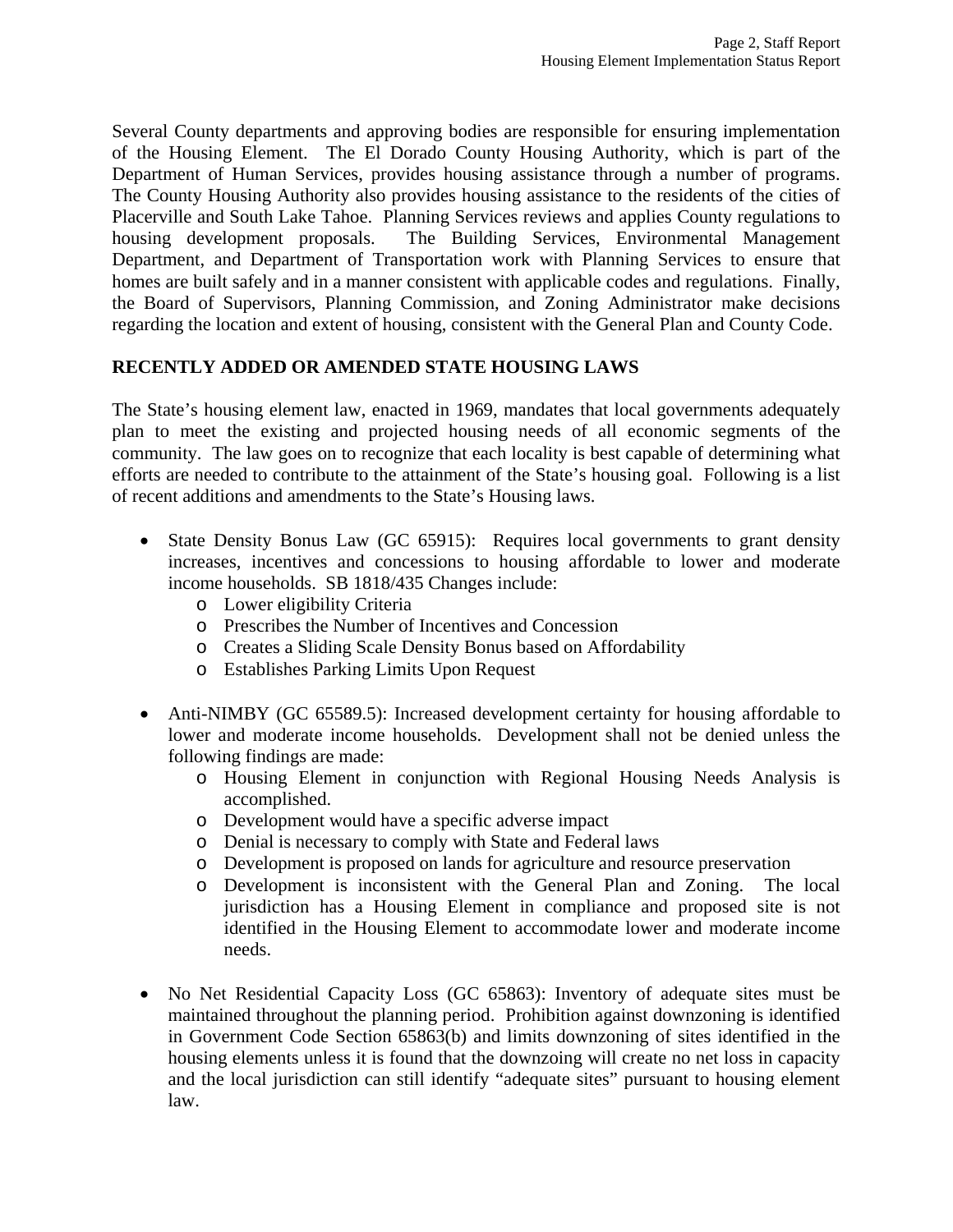- Limited Conditional Use for Multifamily in Multifamily Zones (GC 65589.4): SB 619 and SB 326 amended Government Code 65589.4 to simplify procedural requirements for multifamily in multifamily zones (e.g multifamily uses are not to be subject to SUP in multifamily zones).
- Second Unit Law (GC 65852.2): The revision allows units to be counted towards "adequate sites" requirement and requires ministerial approval.
- Priority Water and Sewer for Lower Income (GC 65589.7): Local agency is now required to deliver the adopted housing element and amendments to water and sewer providers who must adopt written policies and procedures to grant priority and prohibits denying, conditioning or reducing unless specific findings are made.
- Unaccommodated Housing Need (GC Sections 65583): AB 1233 requires that where a locality fails to zone or re-zone enough land to accommodate its fair share of the regional housing need, then within one year of adopting its next housing plan it must zone or rezone enough land to meet its fair share of regional housing need. This must be completed within the first year of the planning period.
- Annual Report (GC Section 65400): Government Code Section 65400 requires cities and counties to annually report on the progress in implementation of their housing element. Reports must be submitted to the Board of Supervisors, Office of Planning and Research and Housing and Community Development. HCD is currently developing the required format and forms the County must follow.
- Potential Constraints on Housing for Persons with Disabilities (Government Code Section  $65583(a)(4)$  and Government Code  $65583(c)(3)$  SB 520 requires local jurisdictions to both analyze Zoning and Land Use for constraints and develop a program addressing "Reasonable Accommodation" for persons with disabilities.
- Sites Inventory Analysis: Housing Elements are now required to provide a site inventory analysis that includes(Reference General Plan Table A-3 attached):
	- o Site Capacity Calculation (Realistic Capacity)
	- o Density Deemed Appropriate for Lower Income Families
		- Analysis Demonstrates the appropriateness of Zoning to:
			- Market Demand
			- Financial Feasibility
			- Trends within Zones
	- o General Suitability (Environmental and Infrastructure)
	- o Suitability of Non-Vacant Lands (Underutilized Parcels)
	- o Zoning for a Variety of Housing Types
	- o Determination of Adequate Sites to Accommodate the RHNA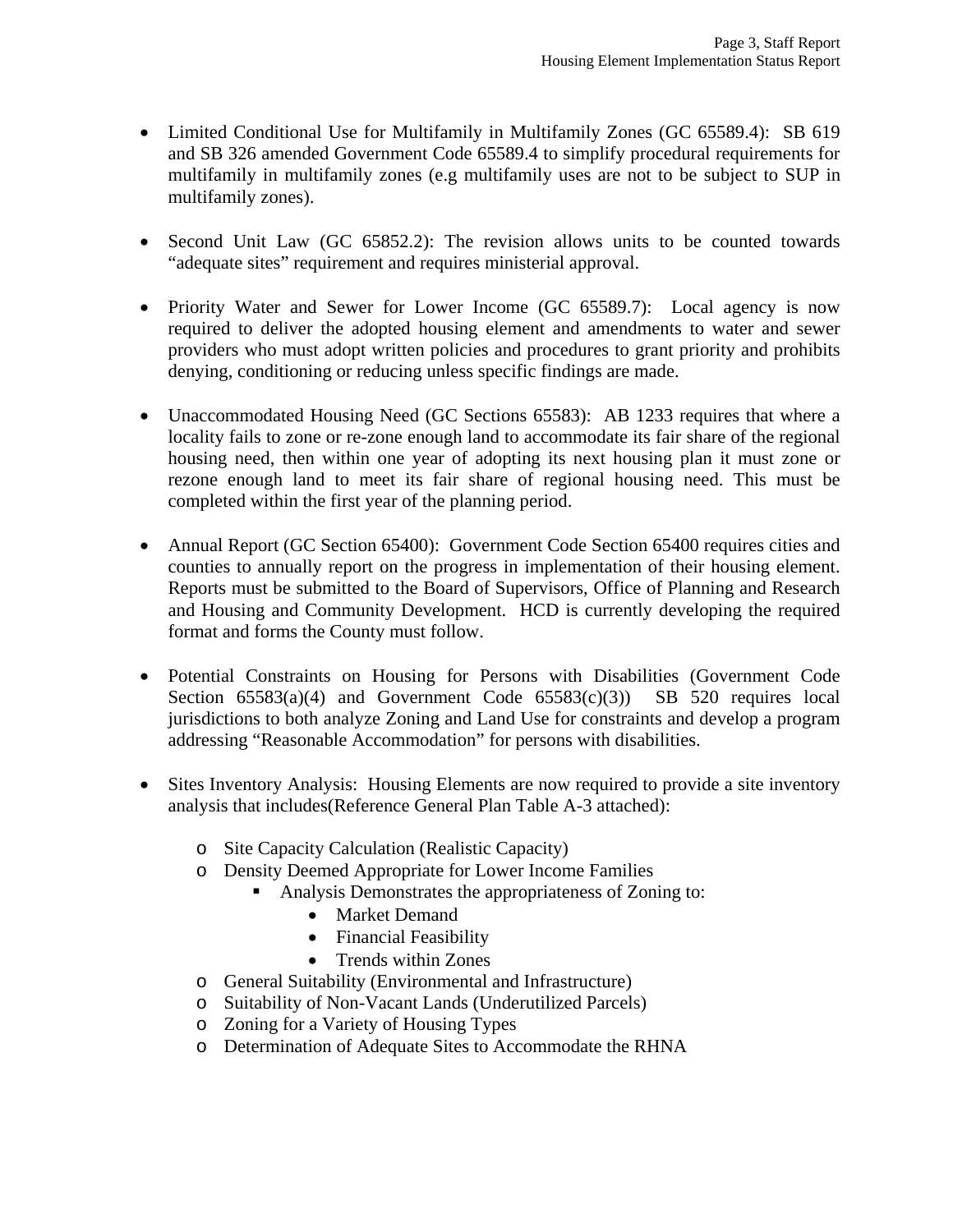- Accommodate 100 percent of Remaining Lower Need
- $\blacksquare$  Be By Right
	- No CUP, PUD or Other Discretionary Review Triggering "Project" under CEQA
	- Design Review is Allowed as Long as "Project" not Triggered under CEQA
	- Permit at least 16 Units Per Site
	- Have a Minimum Density of 20 Units Per Acre
	- Accommodate At Least 50 percent of the Remaining Need on Residential-Only Sites
- o Must be Characterized by parcel Number or Unique Identifier, Zoning and General Plan Designation, Size and Existing Use for Non-Vacant Sites.

#### **REGIONAL HOUSING NEED PLAN**

The State Department of Housing and Community Development (HCD) every six years, evaluates the overall need for housing throughout the State then distributes the need to councils of government (COG) representing various regions throughout the State. The various COG's then develop a Regional Housing Needs Plan (RHNP) by which each local jurisdiction is then allocated a percentage of the regions housing needs. The allocation is broken out further to identify the amount of houses needed to meet the demands of households in the above moderate, moderate, low and very low income categories. El Dorado County is a member of the Sacramento Council of Governments (SACOG) and has included in the adopted Housing Element policies to achieve the County's share of the regional housing needs.

Pursuant to State housing element law (Government Code Section 65584 – 65584.01), the State Department of Housing and Community Development has provide SACOG with its determination of the region's existing and projected housing needs for the pending planning period of 2006-2013. The number of units allocated reflects the minimum housing need for the region and enables SACOG to prepare an updated Regional Housing Needs Plan in accordance with Government Code Sections 65584.04-05. This plan must be prepared to update the housing elements of each general plan within the region. Housing elements are required to be updated by June 30, 2008 to accommodate each local government's share of the regional housing need pursuant to Government Code Section 65588(e)(3).

The Regional Housing Needs Plan (RHNP) developed by SACOG is required to be consistent with the following objectives, as set forth in more detail in statute (Section 65584(d)):

- 1) Increasing the housing supply and the mix of housing types, tenure, and affordability;
- 2) Promoting infill development and socioeconomic equity, protection of environmental and agricultural resources, and encouragement of efficient development patterns;
- 3) Promoting an improved intraregional relationship between jobs and housing; and
- 4) Balancing the distribution of households by income category.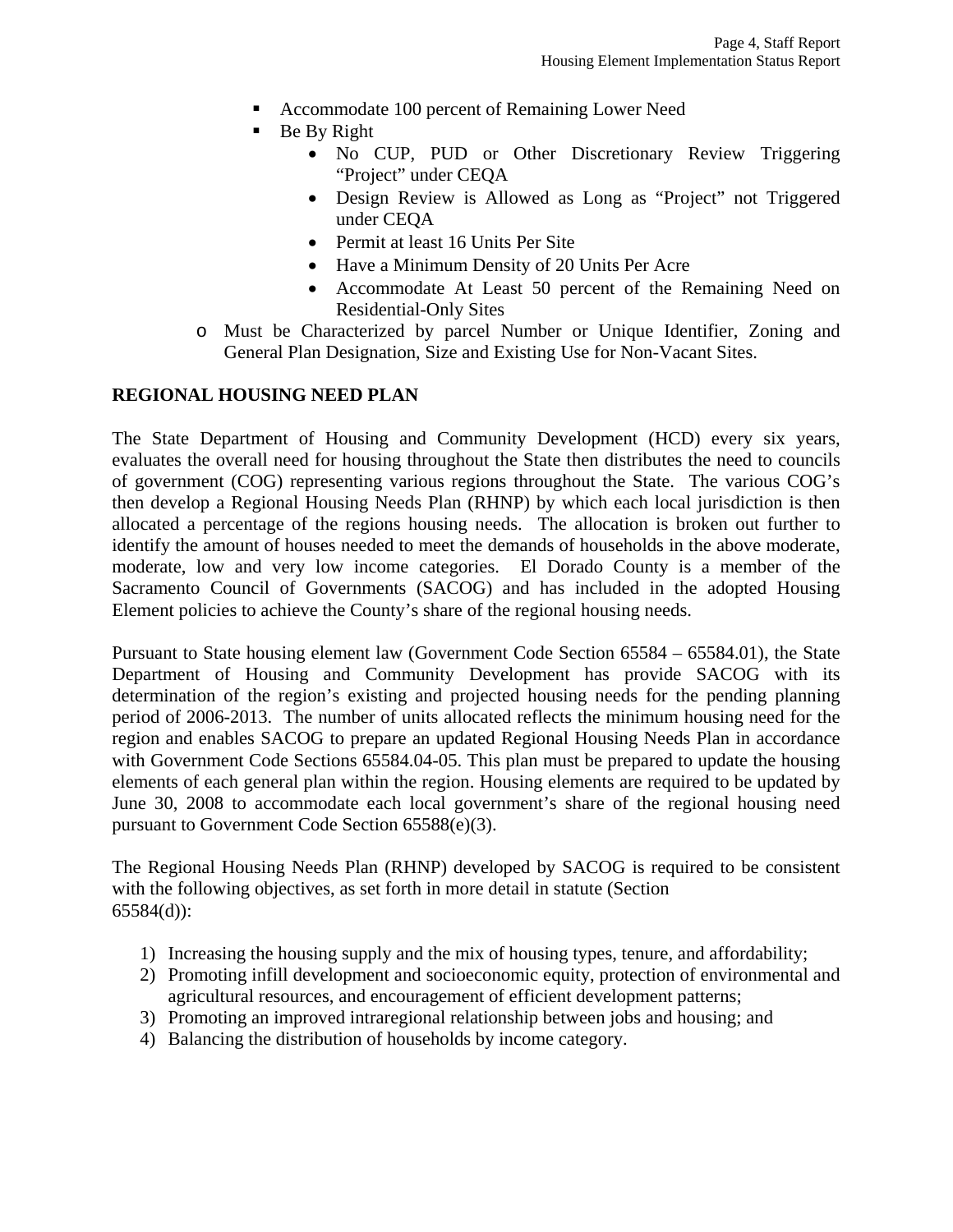The following table outlines SACOG's and El Dorado County's 2001-2007 allocation of the Regional Housing Needs Plan. SACOG's anticipated allocation for 2006-2013 is 169,476 new residential units.

| <b>Income</b><br>Category | <b>Regional Housing Unit</b><br><b>Need 2000-07</b> | <b>EDC</b> Allocation<br>2000-07 | <b>Percent of Regional</b><br><b>Housing Need</b> |
|---------------------------|-----------------------------------------------------|----------------------------------|---------------------------------------------------|
| Very Low                  | 26,843                                              | 2,829                            |                                                   |
| Low                       | 21,782                                              | 1,890                            | 1.5                                               |
| Moderate                  | 25,909                                              | 2,100                            | 1.7                                               |
| Above                     | 51,955                                              | 3,175                            | 2.5                                               |
| Moderate                  |                                                     |                                  |                                                   |
| <b>Total</b>              | 126,489                                             | 9.994                            | 8                                                 |

In an effort to achieve the above allocation while addressing HCD's concerns with the County's Measure Y, now policy TC-Xa(4) in the General Plan, at the August  $22<sup>nd</sup>$  meeting of the Board of Supervisors new Transportation Impact Fee schedules were approved that include the establishment of a fund to be used to offset the cost of Affordable Housing projects. The Department of Human Services is currently working on a process for distribution of these funds.

### **PROGRESS TOWARDS MEETING GOALS AND POLICIES OF THE HOUSING ELEMENT**

#### **Amendments and Policy Interpretation**

#### **Amendments**

To date there have been 10 General Plan amendment applications that may have an impact on housing within the unincorporated area of the County.

On March 9, 2006, the Planning Commission approved General Plan Amendment A06-0005, a Resolution of Intention to amend the General Plan Housing Element to modify Policy HO-3g limiting the conversions of rental housing to condominiums and to further conserve the County's stock of affordable housing.

On April 18, 2006, the Board of Supervisors approved a Resolution of Intention to amend the General Plan Floor Area Ratio and Mixed Use Development. Staff is processing the General Plan Amendment A06-0002 to increase the FAR standards and to create a mixed use development designation that will encourage compact design form. Currently, staff is working with Pacific Municipal Consultants to prepare a draft EIR for the project. The Draft EIR is scheduled to be released for public review by year end.

General Plan Amendment A06-0007 a Resolution of Intention was approved by the Planning Commission on August 10, 2006, and will consider amending the Housing Element of the General Plan to modify Policies 2.2.3.1, 2.2.3.2, 2.2.5.4, and 2.2.5.13 to provide exemptions from the 30 percent open space requirement for infill projects, affordable housing projects, small projects and condominium conversions, and to make the policies more general in nature. Staff is in the process of preparing the amendment, performing the CEQA analysis and will bring it back for a hearing to the Planning Commission.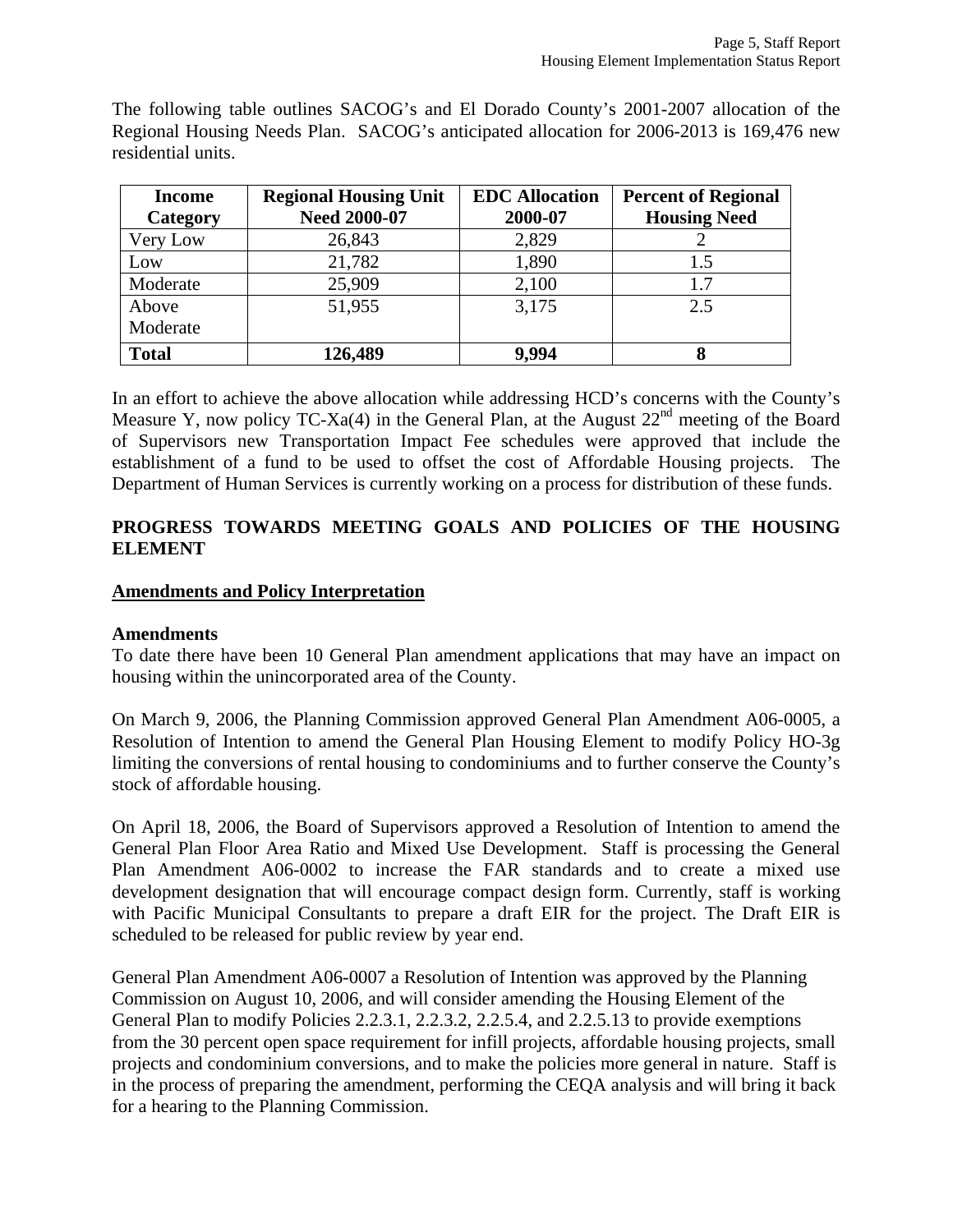In addition, 7 applications (A06-06, A06-03, AZ05-01, 02, and 03, AZ06-02 and 04) have been received from private developers. Four applications are currently being processed to change the land use designations from various Residential use designations to Commercial, one is amending the current land use designation from Medium Density Residential to Multi Family Residential, one is amending the land use designation from Commercial to Multi-Family and the final application is requesting land use amendment from Low Density Residential to Open Space.

#### **Policy Interpretation**

To ensure a consistent approach to applying policies within the General Plan, Planning Staff has brought back to the Planning Commission the following policies, related to residential development, for assistance with interpretation and implementation. Those that will affect housing development include:

| <b>Policy</b>                                 | <b>Status and Housing Impact</b>                                                |  |  |
|-----------------------------------------------|---------------------------------------------------------------------------------|--|--|
| Development on 30 percent                     | Adopted recommended interpretations. Included                                   |  |  |
| slopes (Policy 7.1.2.1)                       | Reasonable Use Guidelines and Staff Authority                                   |  |  |
|                                               | Thresholds.                                                                     |  |  |
| <b>Agricultural and Timberland</b>            | Adopted recommended interpretations. Included                                   |  |  |
| Setbacks (Policy 8.1.3.2 and                  | Ag Setback Standards and Administrative Relief                                  |  |  |
| 8.4.1.2)                                      | <b>Standards</b>                                                                |  |  |
| Riparian areas and wetlands -                 | Adopted recommended interpretations. Included                                   |  |  |
| buffers and setbacks (Policy                  | Interim Standards, Alternative Setbacks and                                     |  |  |
| 7.3.3.4)                                      | <b>Biological Study Requirements</b>                                            |  |  |
| Oak Woodlands Interim<br>$\bullet$            | Adopted<br>recommended<br>interpretations.                                      |  |  |
| <b>Interpretive Guidelines</b><br>Key         | Retention/Replacement Requirements and Term                                     |  |  |
| <b>Concepts Paper</b>                         | Definition                                                                      |  |  |
| Multifamily Residential land Use<br>$\bullet$ | Defining use of property for single family                                      |  |  |
| (Policy 2.2.1.2)                              | Staff will prepare resolution of<br>dwellings.                                  |  |  |
|                                               | intention and return to commission.                                             |  |  |
| Land Use Designation and<br>$\bullet$         | Will be updated in two phases; (1) initially as                                 |  |  |
| Zoning consistency Matrix                     | part of a minor General Plan update to achieve                                  |  |  |
| $(Table 2-4)$                                 | immediate goals and (2) part of the Zoning                                      |  |  |
|                                               | Ordinance update                                                                |  |  |
| <b>Planned Development Open</b>               | General<br>Plan<br>Amendment<br>in<br>Process.                                  |  |  |
| Space (Policies 2.2.3.1, 2.2.3.2,             | Recommending 30 percent<br>Open<br>Space                                        |  |  |
| 2.2.5.4, and 2.2.5.13)                        | requirement allowed to be waived for Affordable                                 |  |  |
|                                               | Housing projects.                                                               |  |  |
| Density Bonus (Policy 2.2.4.1)                | Adopted<br>recommended interpretations.                                         |  |  |
|                                               | Affordable housing bonuses are in addition to                                   |  |  |
|                                               | open space bonuses provided by this policy.                                     |  |  |
| Level of Planning (Policy<br>$\bullet$        | Adopted recommended interpretations. proposed<br>division<br>be<br>land<br>able |  |  |
| 2.2.5.16                                      | must<br>to<br>show                                                              |  |  |
|                                               | accommodations for future development.                                          |  |  |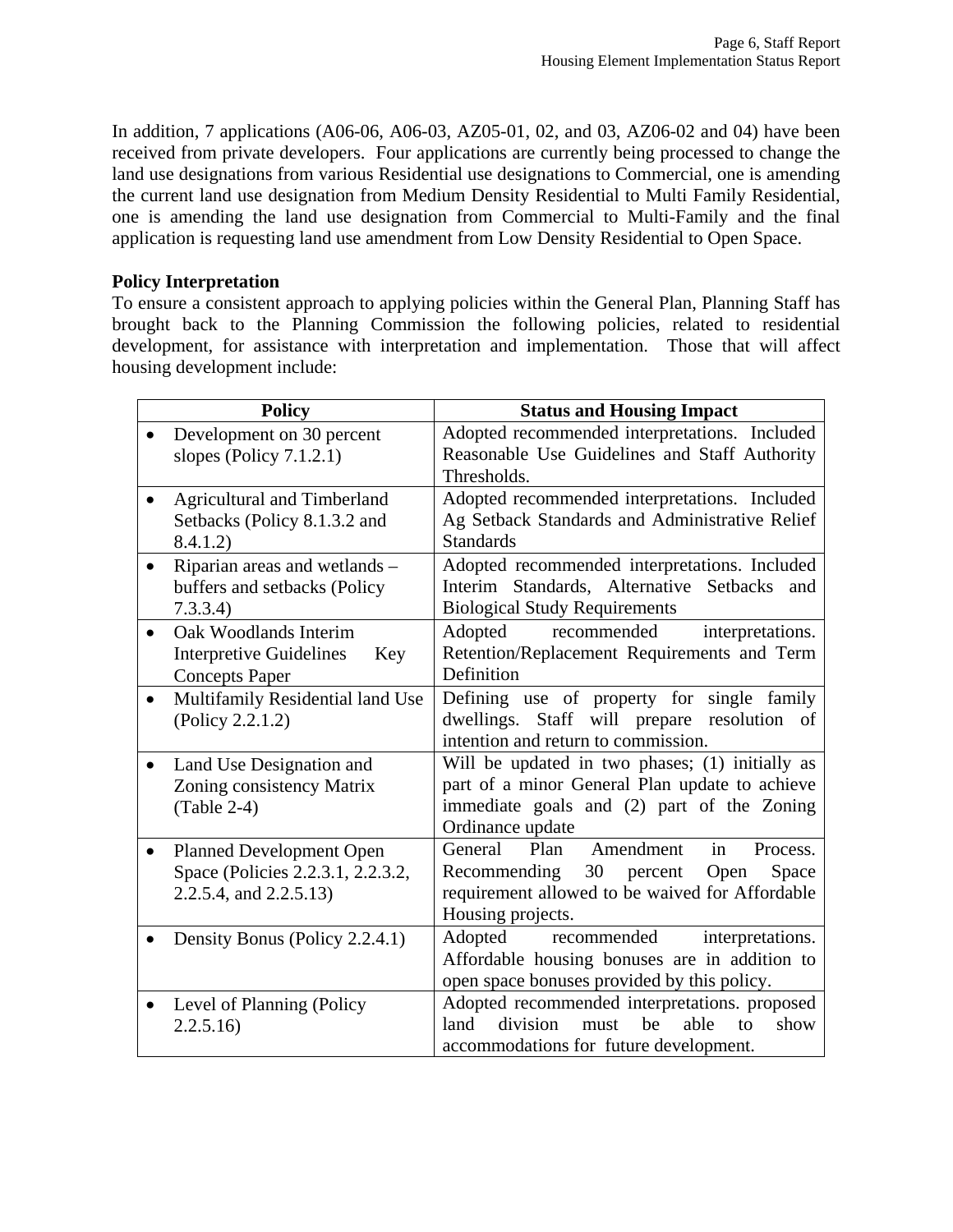| <b>Policy</b>                                                                                  | <b>Status and Housing Impact</b>                                                                                                                                               |
|------------------------------------------------------------------------------------------------|--------------------------------------------------------------------------------------------------------------------------------------------------------------------------------|
| Identification and Protection of<br>Range Lands (Policy 8.1.2.1 and<br>8.1.2.2)                | Rangeland Study in process. May reduce number<br>of parcels developable for Affordable Housing.                                                                                |
| <b>Agricultural Commission</b><br>Review (Policy $8.1.4.1$ )                                   | Process approved and in place. Additional<br>review for all residential development.                                                                                           |
| <b>Public Facilities and Services</b><br>Financing Plan (Policy 10.2.1.5)                      | Planning Commission approved staffs approach<br>to complying with this requirement. Requires<br>economic analysis to accompany<br>plus<br>50<br>residential unit developments. |
| <b>Evaluating General Plan</b><br>consistency in Relation to<br>Density and Affordable Housing | Provides staff with direction to ensure minimum<br>residential densities are met and Affordable<br>Housing issues are addressed.                                               |

#### **Zoning Ordinance Update**

The County is in the process of updating its Zoning Ordinance bringing many of the current policies into compliance with the General Plan. As outlined in this Housing Element, the County has included implementation measures that will facilitate and encourage certain types of residential development.

- Measure HO-G directs the County to review and revise its Zoning Ordinance standards to provide more flexibility for developers of affordable housing.
- Measure HO-H directs the County to adopt a Density Bonus Ordinance that is in accordance with state law.
- HO-N, HO-U, HO-V, and HO-DD directs the County to review and update design standards to allow for ministerial approval for Affordable Housing.
- HO-O directs staff to adopt an infill ordinance to assist developers in addressing barriers to infill development including incentives.
- Measure HO-T directs the County to amend the Planned Development combining zone district in a manner that provides incentives for the development of a variety of housing types.
- Measure HO-Z directs the County to adopt a mobile home park conversion ordinance with measures to encourage retention of mobile home and manufactured home housing.
- Measure HO-GG directs the County to include in the Zoning Ordinance Update to clearly define temporary shelters, transition housing, and permanent supportive housing and identify zone districts whereby each temporary shelter may be established by right or by Special Use Permits.
- Measure HO-EE directs the County to review the Zoning Ordinance for constraints to housing for persons with disabilities. These measures are sufficient to lessen the effect of the Zoning Ordinance as a constraint to housing development.
- Measure HO-JJ directs the County to promote efficient use such as compact urban form, access to non-auto transit, non-traditional design. General Plan Amendment A06-0002 is underway to create mixed use development designation and to encourage compact design form.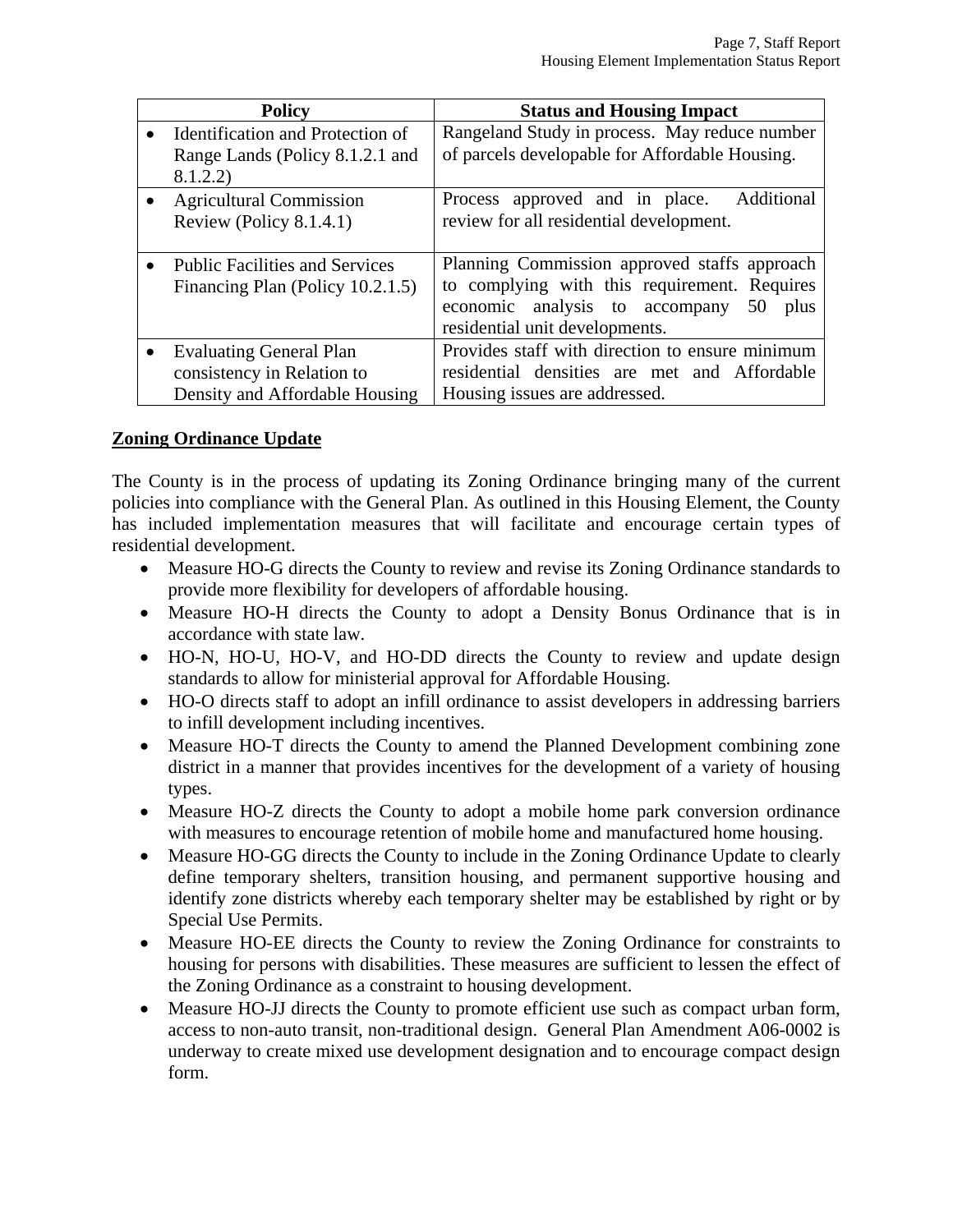- Measure HO-MM directs staff to adopt an ordinance to establish a process for making request for reasonable accommodations to land use and zoning decisions and to procedures regulating the siting, funding, development, and use of housing for people with disabilities.
- Measure HO-NN directs staff to ensure that permit processing procedures for agricultural employee housing does not conflict with the Health and Safety Code regarding requirements for Special Use Permits.

#### **Interdepartmental Working Group**

General Plan Implementation Measure HO-R requires the establishment of an interdepartmental working group to ensure cooperation between departments in the implementation of policies and programs. This group is responsible for holding periodic meetings with the Chief Administrative Officer and must provide biennial workshops with the Board of Supervisors regarding the status and potential improvements to policies and program. The Chief Administrative Officer has established the working group which includes all Department Heads related to General Plan implementation. In addition a sub committee of the working group has been created to address the Housing Element. Members of the subcommittee include the Chief Administrative Office, Development Services, Department of Transportation, Environmental Management and Department of Human Services. The work group is focused on meeting the goals of the current Housing Element while preparing for its update scheduled for June 2008.

#### **Affordable Housing Options Report**

The County Department of Human Services received a Community Development Block Grant, Planning and Technical Assistance Grant for the purpose of providing an affordable housing development study to explore options that will encourage and assist in the development of affordable housing.

General Plan Policy HO-1f requires the County to encourage new or substantially rehabilitated discretionary residential developments to provide for housing that is affordable to low and moderate income households. General Plan Implementation Measure HO-C states:

*The County shall establish a task force to explore options that will encourage and assist in the development of affordable housing. One option to be considered is an inclusionary housing ordinance that encourages that a percentage of units in market-rate developments be affordable to very low, lower, and moderate income households. This ordinance may examine the following methods to provide affordable housing: 1) Construction of housing on-site; 2) construction of housing off-site; 3) dedication of land for housing; and 4) payment of an in-lieu fee. Development of this ordinance requires an analysis of the following variables:* 

- *A. Limiting the application of the ordinance to developments exceeding a certain size.*
- *B. Percentage of housing units required to be set aside as affordable and their level of affordability.*
- *C. Design and building requirements.*
- *D. Timing of affordable unit construction.*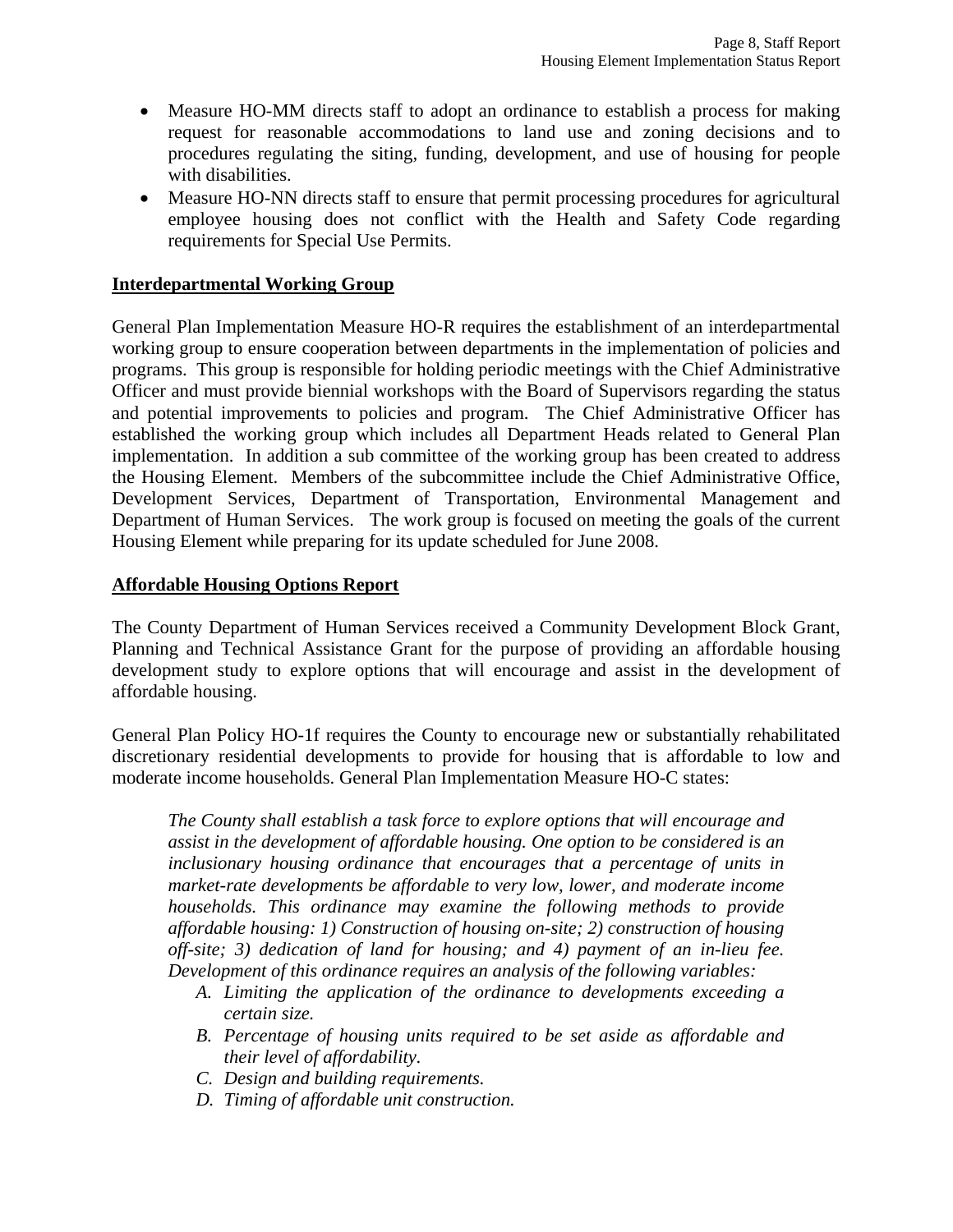- *E. Determination of a fee in lieu of developing affordable units.*
- *F. Developer incentives, such as cost offsets.*
- *G. Administration of affordability control.*

The Department of Human Services has contracted with Pacific Municipal Consultants (PMC) to prepare an Affordable Housing Options Report for El Dorado County. The final report will include:

- A review of 15 housing elements with affordable housing measures;
- A review of jurisdictions, similar to El Dorado County, and their use of 'inclusionary housing" and other affordable housing measures including benefits and drawbacks of those methods;
- Recommendations about which methods or combination of methods that could be most effective in assisting El Dorado County in meeting its regional housing allocation need;

The consultant has delivered on tasks a, b, c and d including:

- List of 15 housing elements from other cities and counties with affordable housing measures for review,
- Review the approved list of jurisdictions housing elements, implementation plans and associated documents such as zoning ordinances. Identify any jurisdictions whose affordable housing needs are not similar to El Dorado County and modify the list to delete the dissimilar jurisdiction(s) and add others that are similar,
- Reviewed the approved jurisdictions use of "inclusionary housing" as a method to provide affordable housing. Analyze the effectiveness of using "inclusionary housing" as a method for cities and counties to provide affordable housing. Researched the benefits and drawbacks of those methods. This is currently with county internal taskforce for review,
- Considered the alternatives to inclusionary housing, including but not limited to, in-lieu fees, density bonuses, and waivers/modifications of planning standards. This is currently with county internal taskforce for review. Consultant is within schedule of contract.

Once the report is in draft form the Task Force will review the draft and public meetings will be held.. At this time it is anticipated that input will be sought through the public meeting process and include a mix of public and private individuals, firms and organizations interested in the development of affordable housing options within the County.

#### **Proposed Redevelopment Project Area Report**

The Department of Human Services received a second CDBG, Technical Assistant Grant, for the purpose of hiring a qualified individual or firm to provide research, evaluation, and development of a study document that assesses the potential redevelopment areas within the unincorporated portions of El Dorado County. The project areas will include the established community areas of the unincorporated portion of El Dorado County including the communities of Garden Valley, Camino/Fruitridge, Gold Hill, Pleasant Valley, Oak Hill and Fairplay, and additionally the Meyers area adjacent to South Lake Tahoe in the eastern portion of the County. The RFP is open until October 20, 2006. The final report will include: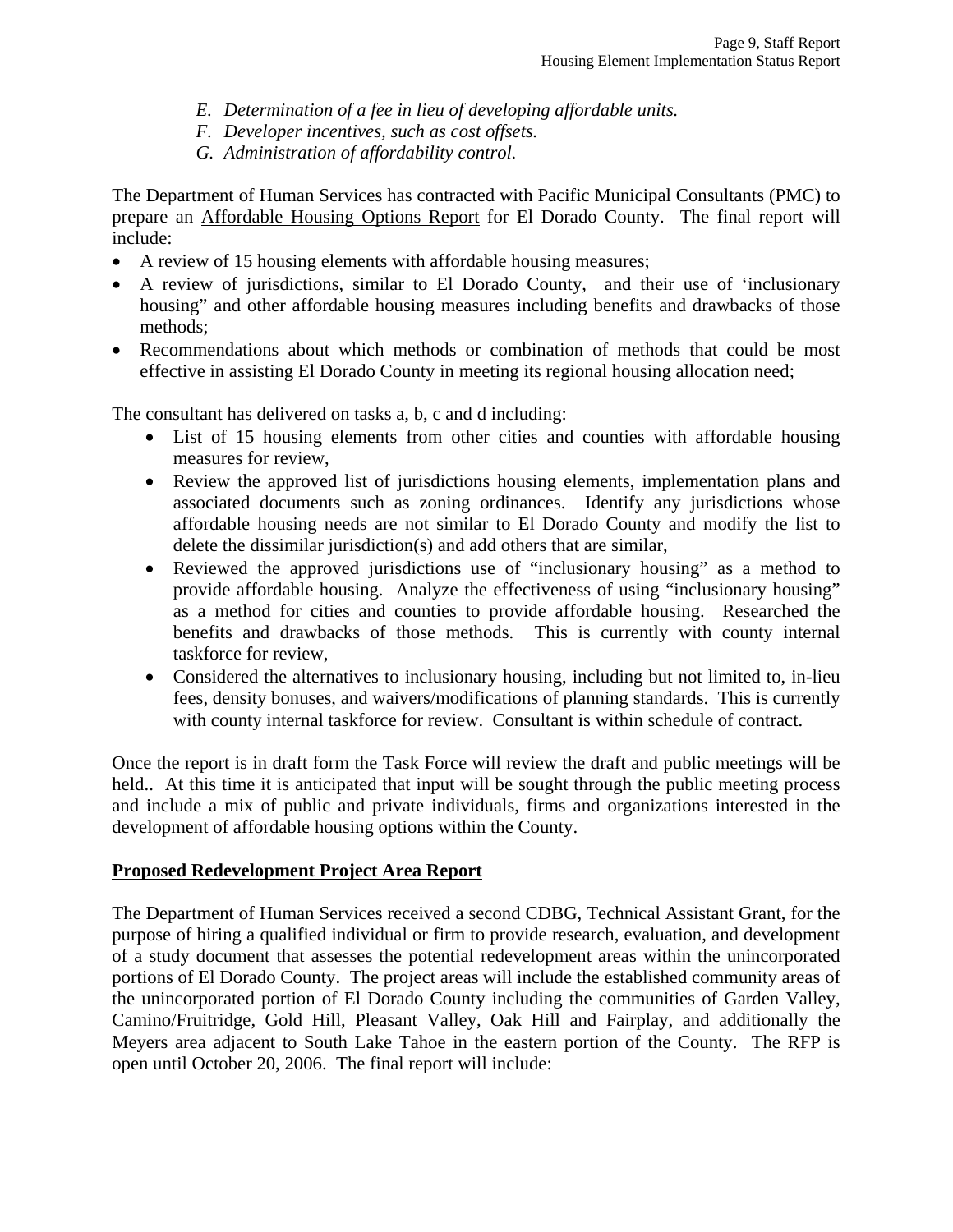- Identify physical conditions within the County that cause blight.
- Identify economic conditions within the County that cause blight.
- Complete a draft report documenting blighted areas to present to the internal working group.
- Document the subsequent steps on behalf of the County for the development of one or more redevelopment area plans that indicate how the purpose of the community redevelopment law can be attained by redevelopment of the area.

#### **Sites Inventory Analysis**

The Vacant Land Survey (Table A-3 in the General Plan) is a summary of information contained in the County's Assessor's database regarding sits allowing residential development. The survey was done to determine the County's ability to meet its total 2001-2008 allocation of 9,994 units as allocated by SACOG. As shown on General Plan Table HO-31 below, there is capacity to accommodate 12,059 dwelling units outside of the Development Agreement Areas. Recent updates to the State Law will require the County to analyze available parcel for development more closely. An updated survey will now be required to demonstrate the appropriateness of Zoning to Market Demand, Financial Feasibility, Trends within Zones. It will also require that an analysis be completed on developed but under utilized. Staff is in the initial phase of this analysis.

| <b>General Plan TABLE HO-31</b><br><b>Vacant Land Survey Summary</b>                                                                                                        |          |                |                                                            |  |  |  |  |
|-----------------------------------------------------------------------------------------------------------------------------------------------------------------------------|----------|----------------|------------------------------------------------------------|--|--|--|--|
|                                                                                                                                                                             | Acres    | <b>Parcels</b> | <b>Adjusted</b><br><b>Maximum</b><br><b>Capacity (DUs)</b> |  |  |  |  |
| All Lands in Communities Except Lands in Development Agreements <sup>1</sup>                                                                                                |          |                |                                                            |  |  |  |  |
| <b>Total of Vacant Lands</b>                                                                                                                                                | 11,985.1 | 1,575          | 12,059                                                     |  |  |  |  |
| Higher Density Lands (4+ DUs/acre)                                                                                                                                          | 1701.9   | 278            | 9,680                                                      |  |  |  |  |
| <b>Higher Density Lands Having Public</b><br>Services                                                                                                                       | 1541.4   | 120            | 8,060                                                      |  |  |  |  |
| $2001-2008$ Allocations: Very Low = 2,829 units; Lower = 1,890 units; Moderate = 2,100<br>units;                                                                            |          |                |                                                            |  |  |  |  |
| Above Moderate = $3,175$ units; Total = $9,994$ units.                                                                                                                      |          |                |                                                            |  |  |  |  |
| Notes:<br>Considers land vacant as of August 2002 (information from the El Dorado County<br>Assessor's Office database). See text and Attachment A for further information. |          |                |                                                            |  |  |  |  |

#### **First Time Home Buyers Program**

Currently, CDBG and HOME funds, \$1.5 million and \$600,000 respectively, are available for housing rehabilitation loans as well as for first-time homebuyer's loans to serve the unincorporated areas of the county. The CDBG funds are available until December 31, 2009, and the HOME funds are available until August 31, 2007, or until fully utilized. The Department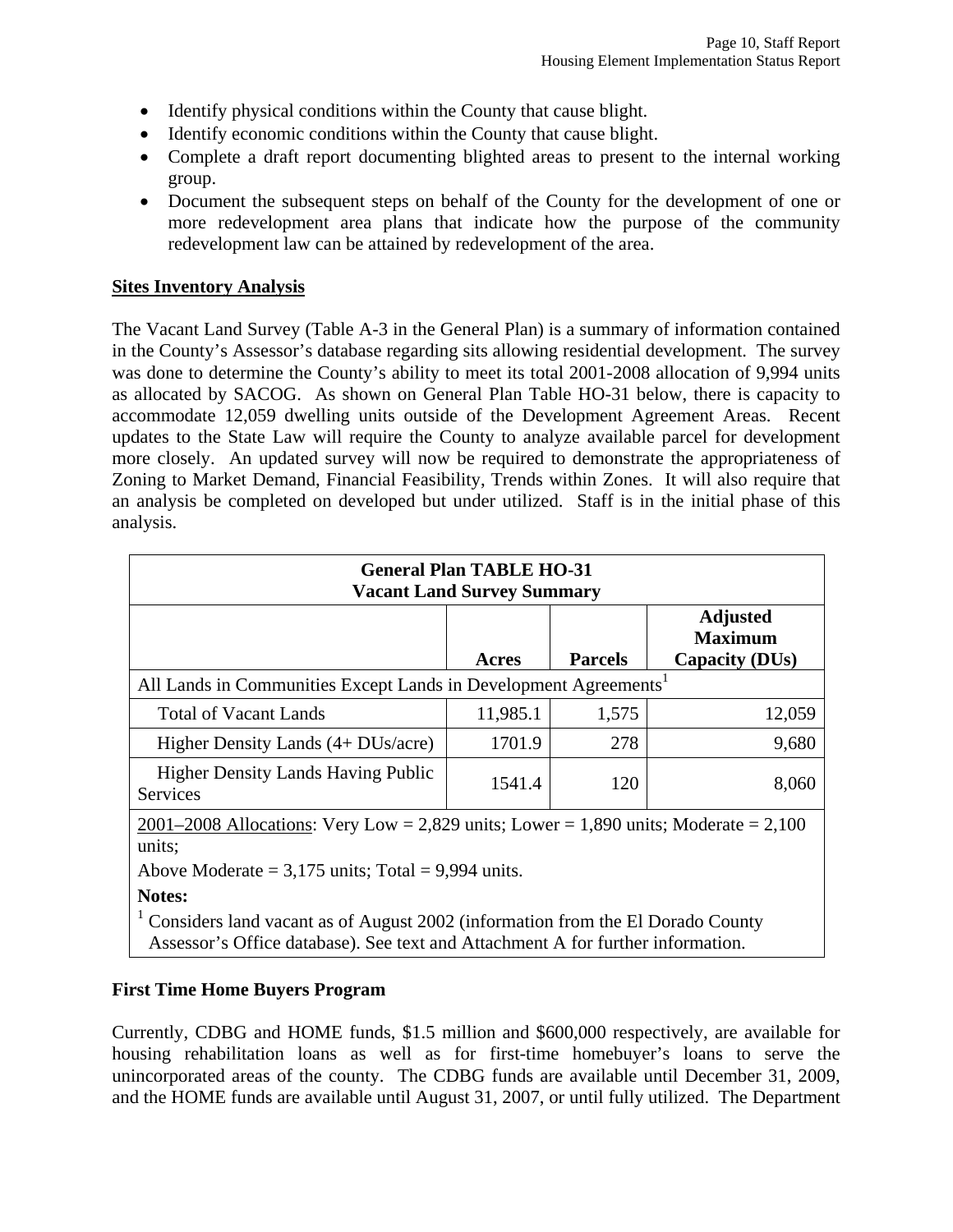of Human Services has a portfolio of 53 families served under the program and potential for an additional 20 households before current grants expire. Human Services intends to continue applying for grant funds in the future so long as the County remains eligible.

#### **Continuum of Care Strategy**

The Housing Authority is currently working with United Outreach to implement a continuum of care strategy in El Dorado County. Upon implementation various non-profit organizations, which provide for the homeless, may then apply for state and federal funds to help establish and maintain their services.

The Department of Human Services is currently developing an application for submission to the State of California Housing and Community Development for a planning and technical assistance grant to conduct a homeless count and survey in El Dorado County as part of the continuum of care strategy process.

#### **HOUSING ELEMENT STATUS**

The Housing Element includes 42 implementation measures. At this time 15 have been fully implemented with an additional 6 implemented but not complete due to they have not achieved the unit goal established in the General Plan. Nine measures are to be included as part of the Zoning Ordinance update. The Housing Element also requires the development of five new ordinances including:

- 1) Fee waiver or fee reduction Ordinance (GP Expected Outcome 225 Units)
- 2) Density Bonus Ordinance (GP Expected Outcome 100 Units)
- 3) Infill Ordinance (GP Expected Outcome 150 Units)
- 4) Mobile Home Conversion Ordinance (GP Expected Outcome 200 Units)
- 5) Reasonable Accommodations Ordinance

As mention earlier in this report, the County is in the process of establishing an Affordable Housing Taskforce who will be advisory to the development of these five ordinances. Four of the ordinances have and expected outcome as identified above. Until these ordinances are implemented the General Plan's expected unit of outcomes for these four ordinances may not be achieved. Below is a table depicting the current status of the measures within the General Plan with "expected unit of outcomes" less those listed above.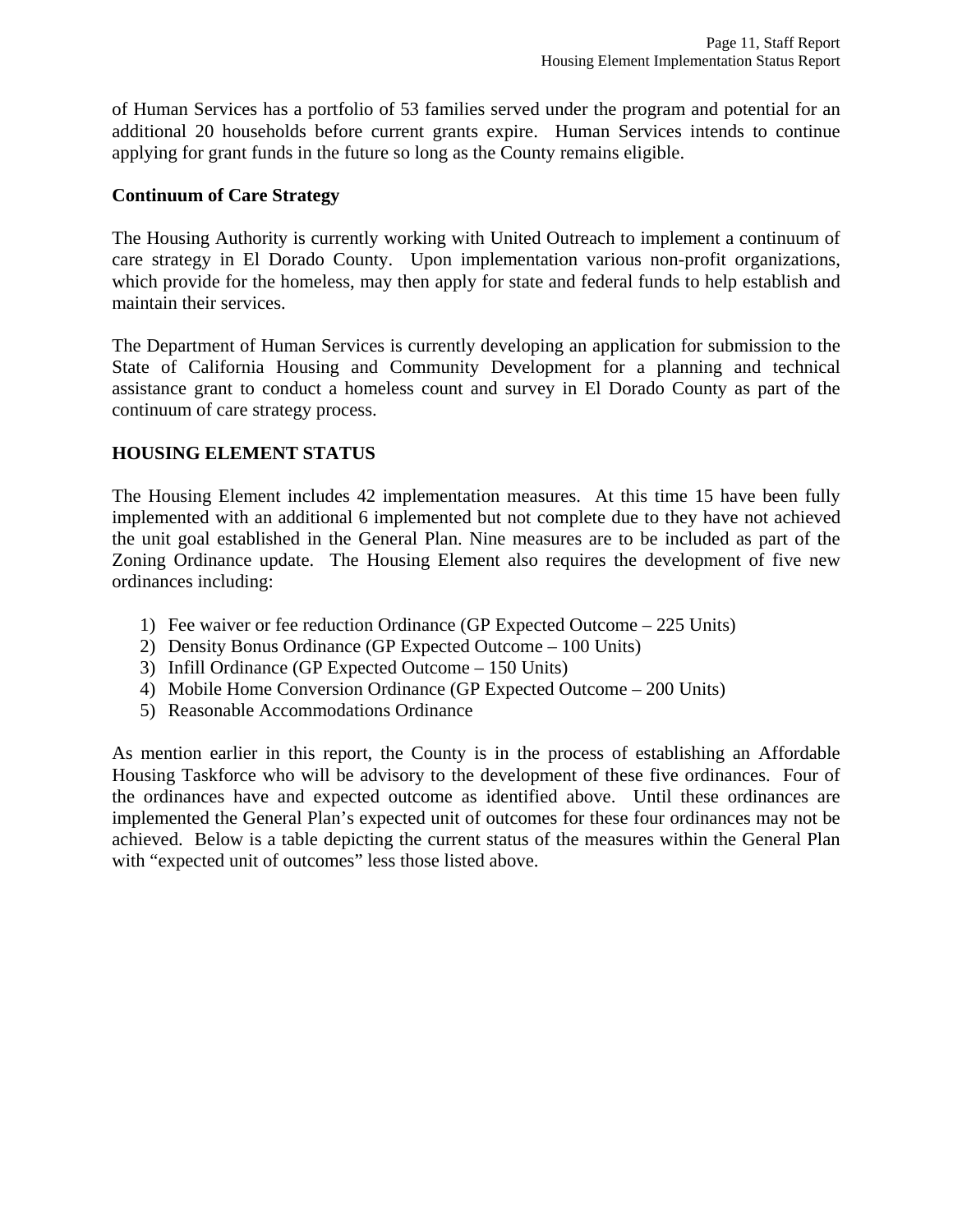|                              | 2004 General | <b>Actual 07/2001 -</b> | <b>Percent of Expected</b> |
|------------------------------|--------------|-------------------------|----------------------------|
|                              | Plan         | 10/2006                 | <b>Outcome</b>             |
| EDC Allocation 2000-         | 9,994        | 11,356                  | 114                        |
| $2007$ (per RHNA)            |              |                         |                            |
| Units by Partnerships        | 400          | 368                     | 92                         |
| with Private Agencies        |              |                         |                            |
| <b>Second Dwelling Units</b> | 300          | 177                     | 59                         |
| Hardship Mobile              | 500          | 354 New                 | 71                         |
| Homes                        |              | 111 Renewal             | 93% (New and Renewal)      |
| <b>First Time Home</b>       | 50           | 9                       | 18                         |
| <b>Buyers</b>                |              |                         |                            |
| <b>Section 8 Assistance</b>  | 100 percent  | 91 percent using        | 100                        |
|                              | of Lease Up  | 100 percent of          |                            |
|                              |              | <b>HUD Allocation</b>   |                            |
| Weatherization               | 800          | 643                     | 81                         |
| Code Enforcement             | 300          | 235                     | 78                         |

|                        |                               | <b>EDC</b> Actual |
|------------------------|-------------------------------|-------------------|
| <b>Income Category</b> | <b>EDC Allocation 2001-07</b> | 07/2001 - 10/2006 |
| Very Low               | 2,829                         |                   |
| Low                    | 1,890                         | 272               |
| Moderate               | 2,100                         |                   |
| Above Moderate         | 3,175                         |                   |
| <b>Total</b>           | 9.994                         | 11,356            |

*The 11,000 units is the total number of units built minus the number of deed restricted units. At this time the County does not require applicants to state income levels at the time a new residential building permit is pulled. Staff is currently working with the Association of Realtors to estimate the number of Moderate and Above Moderate new homes developed between 2001- 2006 in the annual report to HCD.* 

**Below is a chart that summarizes the current residential development activity in the County.**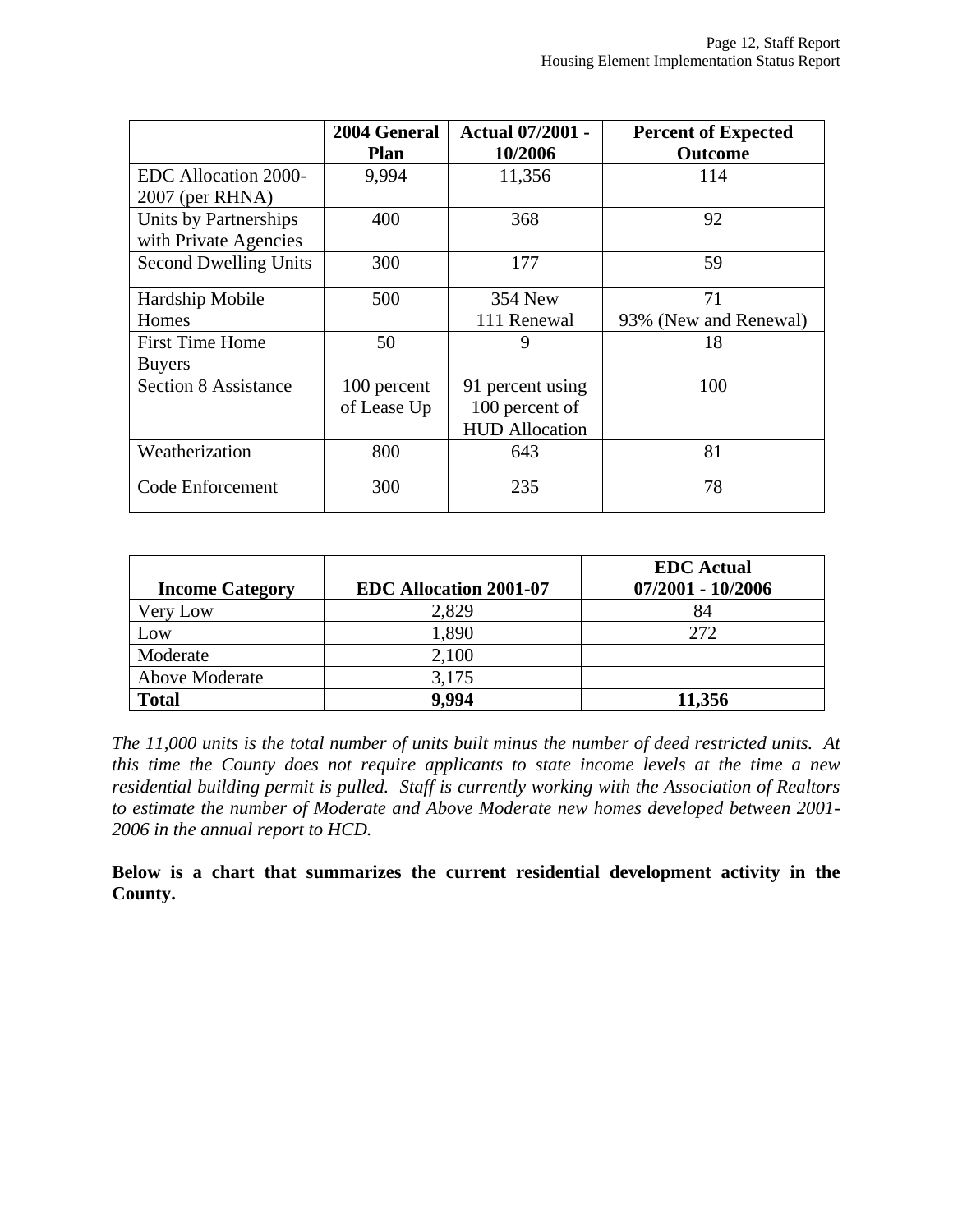| <b>El Dorado County Planning Services</b><br>Pending Subdivision Activity Report, October 1, 2006                                     |                    |  |  |  |  |  |
|---------------------------------------------------------------------------------------------------------------------------------------|--------------------|--|--|--|--|--|
| Residential Projects Not Actively in Process                                                                                          |                    |  |  |  |  |  |
| Approved Development Agreement Projects for Which Tentative Maps<br>Have Not Yet Been Submitted.                                      | $6,026$ Lots       |  |  |  |  |  |
| Writ-Hold Maps Incomplete and<br>Not yet Reactivated                                                                                  | 505 Lots           |  |  |  |  |  |
| <b>Residential Projects Actively in Process</b>                                                                                       |                    |  |  |  |  |  |
| Pending Tentative Maps and Parcel Maps in Review Process                                                                              | 1,561 lots         |  |  |  |  |  |
| Approved Tentative Maps with Time Extensions in Review Process                                                                        | 773 Lots           |  |  |  |  |  |
| Pending Final Maps in Review Process                                                                                                  | 13 Lots            |  |  |  |  |  |
| <b>Total Active and Inactive Residential Projects</b>                                                                                 |                    |  |  |  |  |  |
| <b>Total Active Residential Projects Currently Under Review</b>                                                                       | $2,347$ Lots (A)   |  |  |  |  |  |
| Total Residential Projects with Approved DA's but no Tentative Map in<br>Process and/or Projects with Inactive Tentative Maps on File | $6,531$ Lots $(B)$ |  |  |  |  |  |
| Total Active, Inactive and DA Residential Projects                                                                                    | 8,878 Lots $(A+B)$ |  |  |  |  |  |

| <b>Table 2</b><br><b>El Dorado County Building Services</b><br>Pending Project Activity as of October 1, 2006 |                    |                 |             |                 |  |  |  |
|---------------------------------------------------------------------------------------------------------------|--------------------|-----------------|-------------|-----------------|--|--|--|
| Projects Undergoing Inspection<br>Projects Undergoing<br>Plan Check                                           |                    |                 |             |                 |  |  |  |
|                                                                                                               | Residential        | Non-Residential | Residential | Non-Residential |  |  |  |
| <b>EDH</b>                                                                                                    | 622 units          | 837,791 s.f.    | 496 units   | 539,552 s.f.    |  |  |  |
| PV                                                                                                            | 683 units          | 371,382 s.f.    | 283 units   | 189,373 s.f.    |  |  |  |
| <b>SLT</b><br>331 units<br>28,697 s.f.<br>54 units<br>$1,294$ s.f.                                            |                    |                 |             |                 |  |  |  |
| <b>Total</b>                                                                                                  | <b>1,636 units</b> | 1,237,870 s.f.  | 833 units   | 730,219 s.f.    |  |  |  |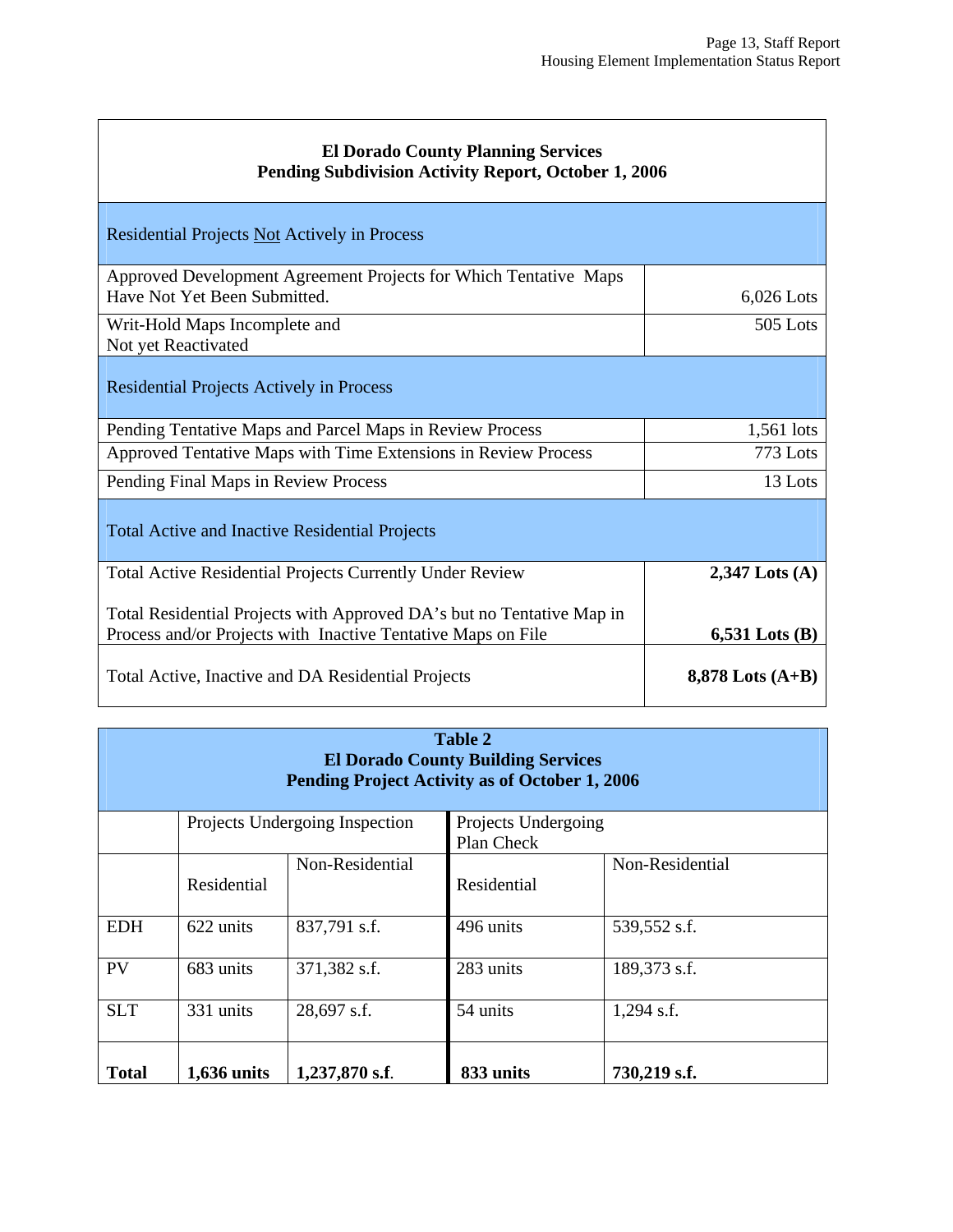#### **REPORTING REQUIREMENTS AND TIMELINES**

El Dorado County is required to annually report to the State Office of Planning and Research (OPR) on the progress of implementation of the General Plan and must submit copies of the progress report related to the housing element to State Housing and Community Development (HCD). The housing element portion of the annual report shall be prepared through the use of forms and definitions adopted by the Department of Housing and Community Development pursuant to the rulemaking provisions of the Administrative Procedure Act (Chapter 3.5 (commencing with Section 11340) of Part 1 of Division 3 of Title 2). HCD is in the process of adopting forms and definitions for localities to use when preparing the housing element portion of the annual general plan progress report. Staff will be updating the Commission over the next five months on the progress of each of the elements of the General Plan. Staff anticipates bring a draft Annual Report to the Planning Commission on February 22, 2007, and to the Board of Supervisors on March 20, 2007. A final report will be submitted to the State Office of Planning and Research (OPR) and Housing and Community Development (HCD) on or before April 1, 2007.

It is anticipated that the Housing Element portion of the Annual Report will required the following information:

- 1) The following data for assessing progress in meeting the locality's regional housing needs allocation ("RHNA"):
	- a. Total allocation of housing units for the RHNA planning period and allocation by household income levels (i.e., very low, low, moderate, above moderate).
	- b. Number of new residential building permits actually issued by the locality for each year of the RHNA planning period by household income level (i.e., very low, low, moderate, above moderate).
	- c. Total number of permits issued by household income level, total number of building permits issued by year, the unfulfilled regional housing need allocation by household income level, and the total remaining unfulfilled RHNA.
- 2) For each housing development for which building permits were issued during the reporting period the following information:
	- a. Identifying information for each project (i.e., address, intersection, or assessor's parcel number).
	- b. Unit category (i.e., single family, 2-4 units, 5 or more units, second unit, manufactured home).
	- c. Density of the housing project in units per acre.
	- d. Tenure of the unit(s) (i.e., owner or renter).
	- e. Number of units affordable to each of the following household income groups at initial occupancy: very low income, low income, moderate income and above moderate income.
	- f. Monetary/financing programs used to achieve affordability (e.g., state, federal, or local financial assistance, and including tax credits and bond financing).
	- g. Non-monetary programs used to achieve affordability and utilizing some form of deed restrictions or covenants running with the land (e.g., density bonus, inclusionary zoning).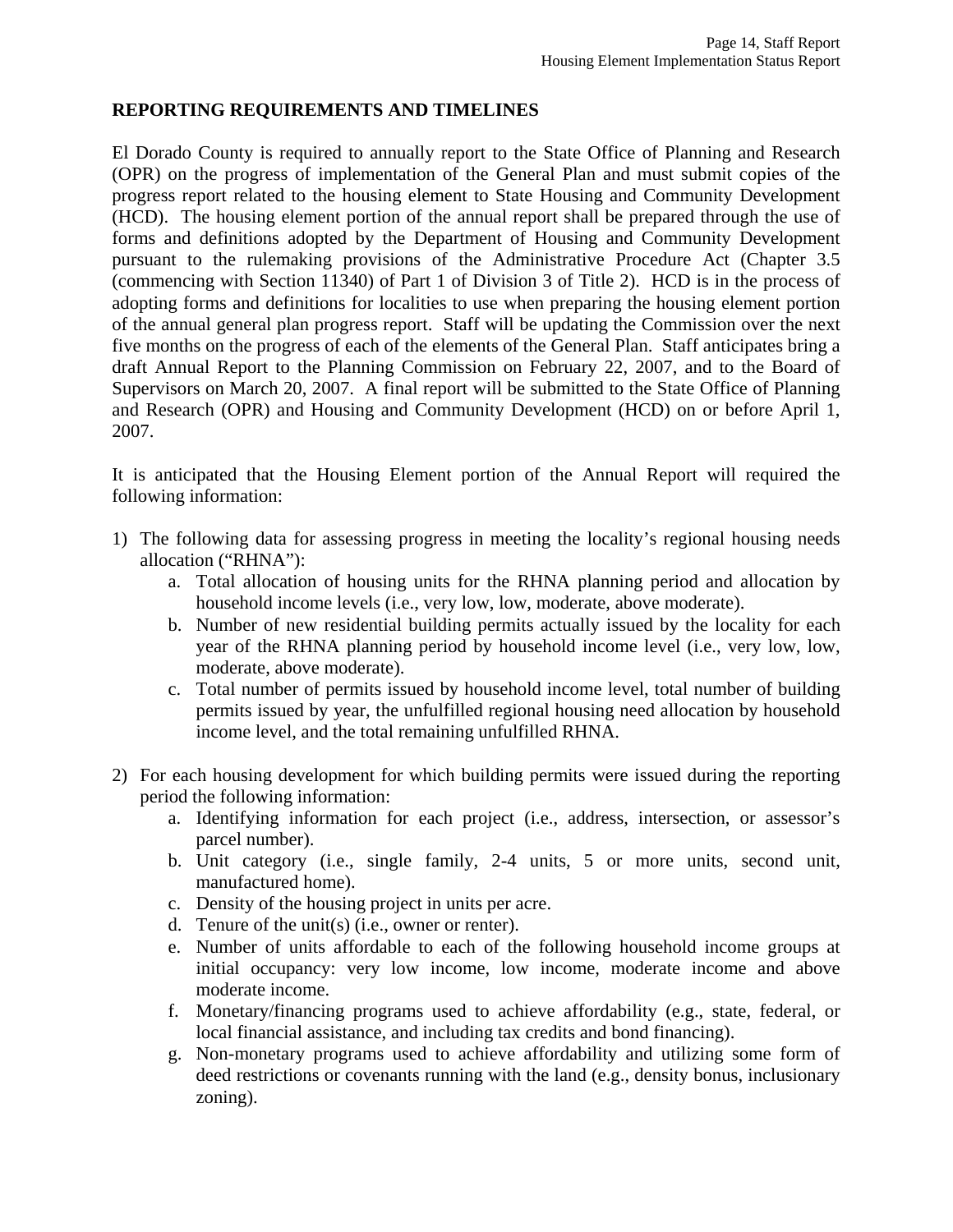- h. Any other methods used to achieve affordability at initial occupancy and including an explanation of how the affordability of the units was determined. For units that are affordable to lower or moderate income households without direct governmental assistance, the report shall include the initial sales price or rent of the unit, and the maximum qualifying household income levels applicable at the time of initial sale or rent as determined pursuant to California Code of Regulations Section 6918 for rental units and Section 6920 for ownership units.
- i. Total number of units for each housing project, and total number of units by household income level for all housing projects.
- 3) For each program identified in the housing element pursuant to the requirement of subdivision (c) of Government Code 65583, the following information:
	- a. Name of the program.
	- b. Objective of the program as set forth in the housing element.
	- c. Deadline for achieving the objective as set forth in the housing element.
	- d. Status of program implementation as of the end of the annual reporting period listing dates of specific milestones or accomplishments, and quantified to the extent applicable and possible.

#### **CONCLUSION**

Attached for your review and comment is the anticipated work program for 2007. Staff is working with other departments who have been identified as having responsibility for implementation of the Housing Element to further develop this work program. The Chief Administrator's Housing sub committee is also reviewing the draft work program and will provide direction on priority and expected outcomes. At this time and over the next couple of months, staff is seeking the Planning Commissions comments on the attached work program and input on expected outcomes along with desired completion dates so that we may bring back in January a final 2007 Work Program for your approval.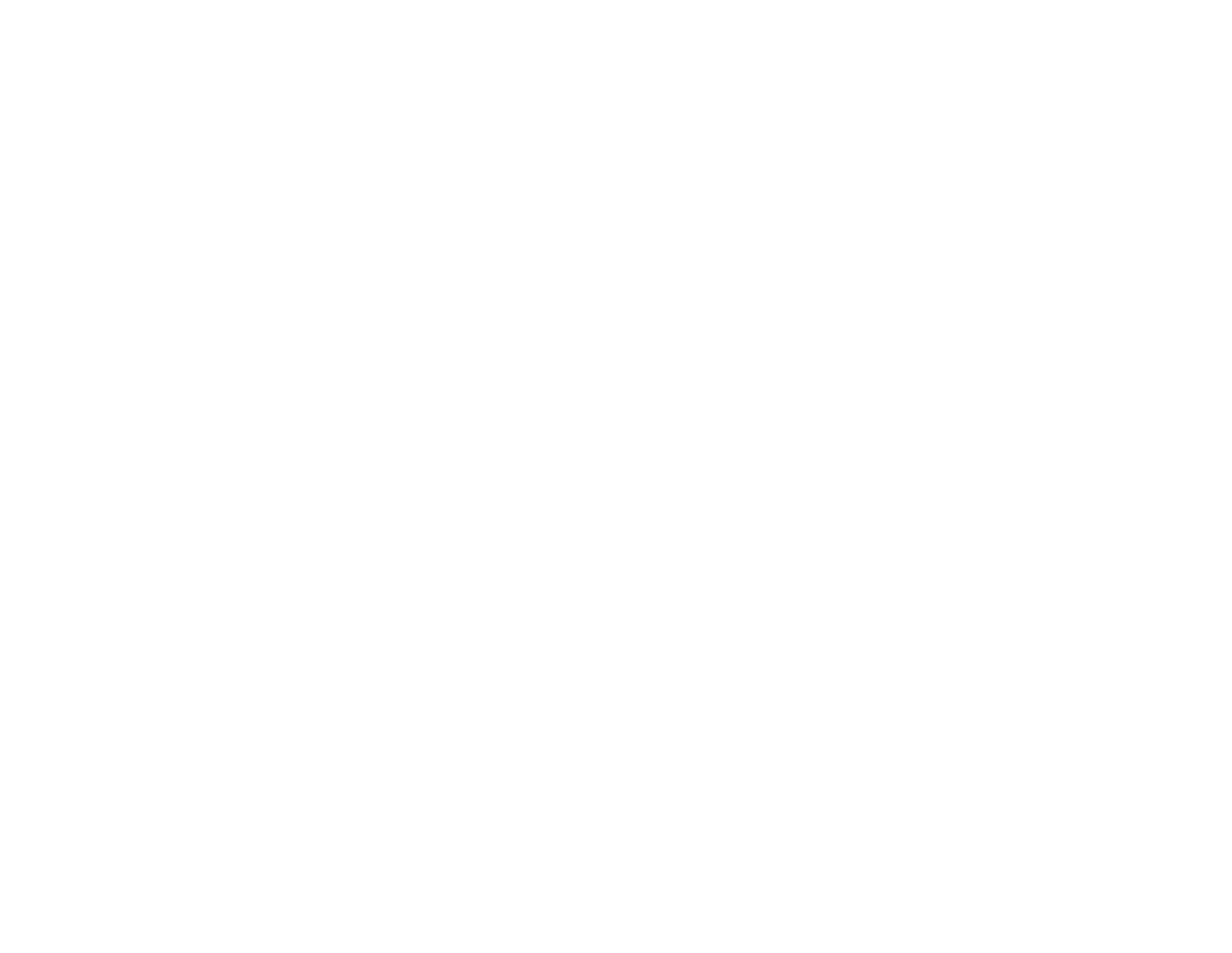## **HOUSING ELEMENT IMPLEMENTATION AND DRAFT WORK PLAN**

| <b>Implementation Measure</b> | <b>Measure Text</b>                                                                                                                                                                                                                               | <b>Responsible</b><br><b>Department</b> | <b>Related</b><br><b>Departments</b> | <b>GP Due</b><br><b>Date</b> | <b>Anticipated</b><br><b>Completion</b> | <b>Notes</b>                                                      |
|-------------------------------|---------------------------------------------------------------------------------------------------------------------------------------------------------------------------------------------------------------------------------------------------|-----------------------------------------|--------------------------------------|------------------------------|-----------------------------------------|-------------------------------------------------------------------|
| Measure HO- G                 | Amend the Zoning Ordinance and<br>Design and Improvement Standards<br>Manual to consider more flexibility<br>of<br>relaxation<br>and<br>certain<br>development standards as incentives<br>for affordable housing developments.                    | <b>PS</b>                               | <b>DOT</b>                           | 10/30/2006                   |                                         | To be included as part of<br>Zoning<br>Ordinance<br>the<br>Update |
| Measure HO-N                  | Review the County's residential<br>development processing procedures<br>to identify additional opportunities to<br>further streamline the procedures for<br>affordable housing projects while<br>maintaining adequate levels of public<br>review. | <b>PS</b>                               | DHS, BS, EM,<br><b>DOT</b>           | 10/30/2007                   |                                         | To be included as part of<br>Zoning<br>Ordinance<br>the<br>Update |
| Measure HO-T                  | Amend the Planned Development<br>combining zone district to provide<br>adequate developer incentives to<br>encourage inclusion of a variety of<br>housing types for all income levels.                                                            | <b>PS</b>                               | <b>DHS</b>                           | 10/30/2006                   |                                         | To be included as part of<br>Zoning<br>Ordinance<br>the<br>Update |
| Measure HO- U                 | Adopt development<br>and<br>design<br>standards<br>that<br>would<br>make<br>multifamily<br>affordable<br>housing<br>ministerial, requiring such housing to<br>blend in with the surrounding area.                                                 | <b>PS</b>                               | DHS, DOT                             | 10/30/2007                   |                                         | To be included as part of<br>Zoning<br>Ordinance<br>the<br>Update |
| Measure HO-V                  | Consider ministerial<br>approval of<br>affordable housing.                                                                                                                                                                                        | <b>PS</b>                               |                                      | 10/30/2007                   |                                         | To be included as part of<br>Zoning<br>Ordinance<br>the<br>Update |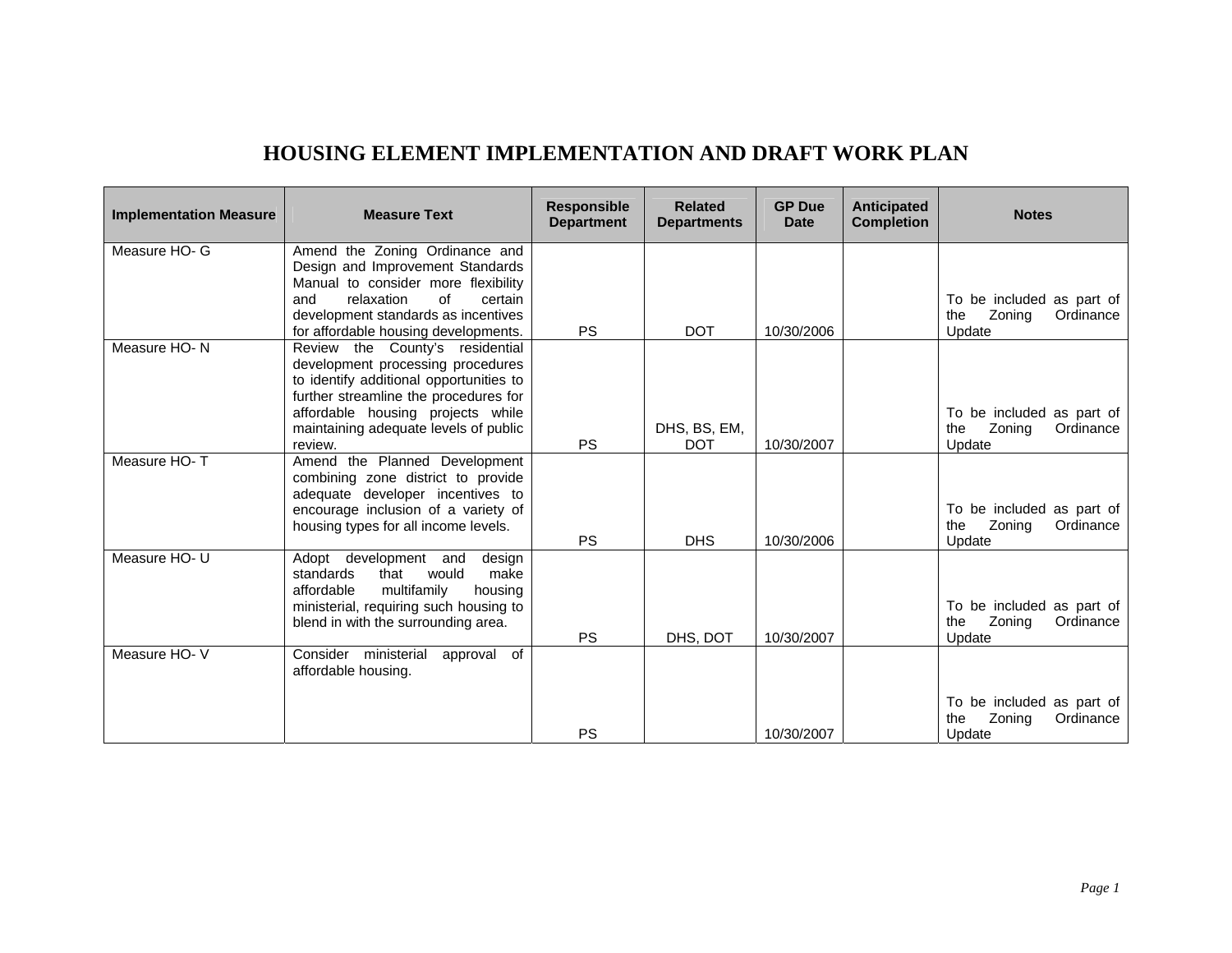| <b>Implementation Measure</b> | <b>Measure Text</b>                                                                                                                                                                                                                                                  | <b>Responsible</b><br><b>Department</b> | <b>Related</b><br><b>Departments</b> | <b>GP Due</b><br><b>Date</b> | <b>Anticipated</b><br><b>Completion</b> | <b>Notes</b>                                                      |
|-------------------------------|----------------------------------------------------------------------------------------------------------------------------------------------------------------------------------------------------------------------------------------------------------------------|-----------------------------------------|--------------------------------------|------------------------------|-----------------------------------------|-------------------------------------------------------------------|
| Measure HO-GG                 | As part of the Zoning Ordinance<br>update, clearly define temporary<br>shelters, transitional housing, and<br>permanent supportive housing and<br>identify zone districts within which<br>temporary shelters of transitional<br>housing may be established by right. | <b>PS</b>                               | <b>DHS</b>                           | 10/30/2006                   |                                         | To be included as part of<br>Zoning<br>Ordinance<br>the<br>Update |
| Measure HO-MM                 | Adopt an ordinance to establish a<br>process for making requests for<br>reasonable accommodations to land<br>use and zoning decisions and to<br>procedures regulating the siting,<br>funding, development, and use of<br>housing for people with disabilities.       | <b>PS</b>                               |                                      | 10/30/2006                   |                                         | To be included as part of<br>Zoning<br>Ordinance<br>the<br>Update |
| Measure HO-NN                 | As part of the Zoning Ordinance<br>update,<br>that<br>ensure<br>permit<br>for<br>processing<br>procedures<br>agricultural employee housing do not<br>conflict with the Health and Safety<br>Code regarding requirements for<br>Special Use Permits.                  | <b>PS</b>                               | <b>DHS</b>                           | 10/30/2006                   |                                         | To be included as part of<br>Zoning<br>Ordinance<br>the<br>Update |
| Measure HO-DD                 | Develop universal design standards<br>to be included in new construction.                                                                                                                                                                                            | <b>PS</b>                               | <b>BS</b>                            | 10/30/2007                   |                                         | To be included as part of<br>Zoning<br>Ordinance<br>the<br>Update |
| Measure HO-EE                 | Ordinance,<br>the Zoning<br>Review<br>existing<br>policies.<br>permitting<br>practices, and building codes to<br>identify provisions that could pose<br>constraints to the development of<br>housing for persons with disabilities.                                  | PS                                      | <b>BS</b>                            | 10/30/2008                   |                                         | To be included as part of<br>Zoning<br>the<br>Ordinance<br>Update |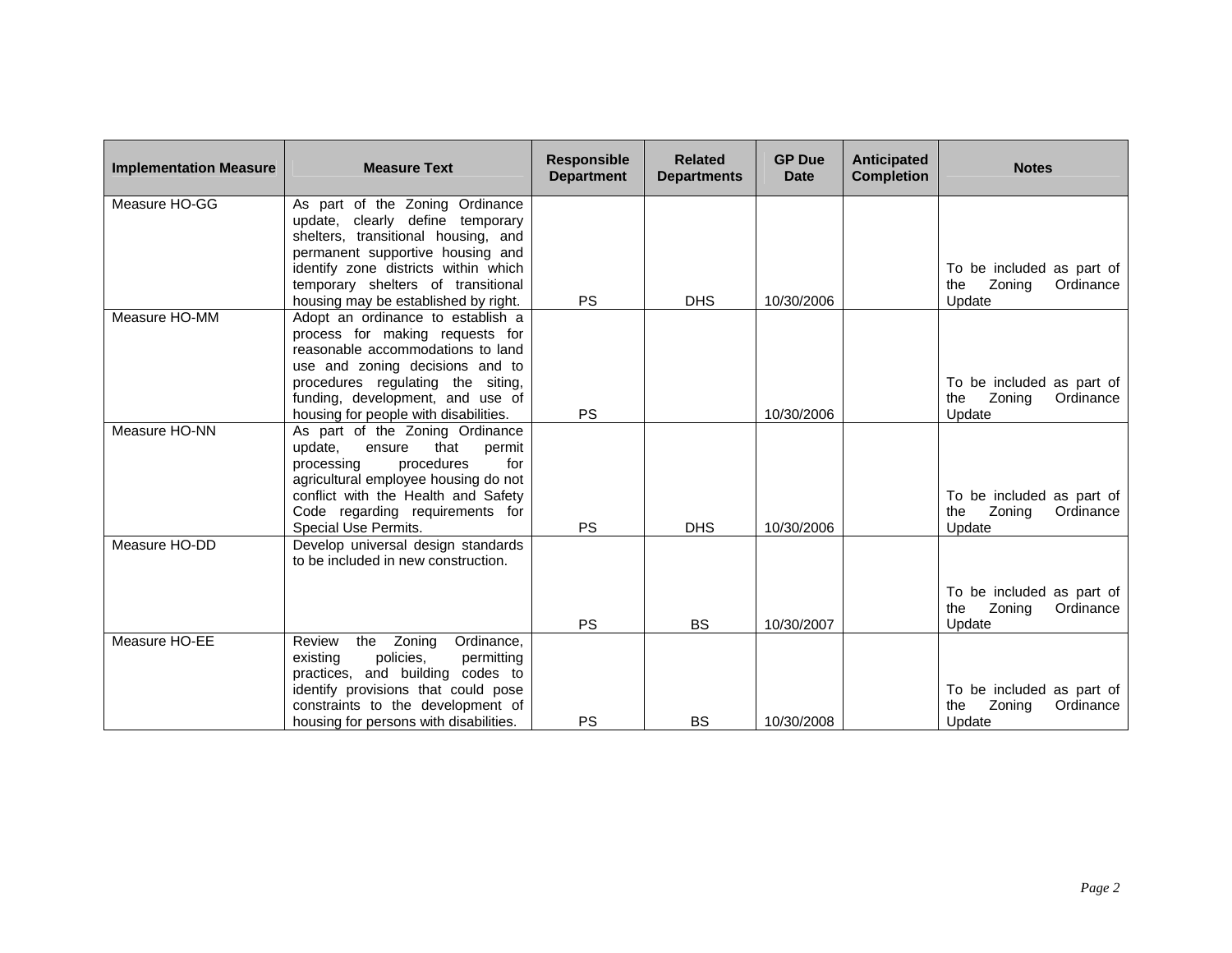| <b>Implementation Measure</b> | <b>Measure Text</b>                                                                                                                                                                                                                                       | <b>Responsible</b><br><b>Department</b> | <b>Related</b><br><b>Departments</b> | <b>GP Due</b><br><b>Date</b> | Anticipated<br><b>Completion</b> | <b>Notes</b>                                                                                                                                                                                                                      |
|-------------------------------|-----------------------------------------------------------------------------------------------------------------------------------------------------------------------------------------------------------------------------------------------------------|-----------------------------------------|--------------------------------------|------------------------------|----------------------------------|-----------------------------------------------------------------------------------------------------------------------------------------------------------------------------------------------------------------------------------|
| Measure HO- I                 | Adopt a fee waiver or fee reduction<br>ordinance for non-profit and/or for-<br>profit developers that construct<br>housing in which a specified percent<br>of the units are affordable to very low<br>or lower income households.                         | <b>DHS</b>                              | CAO, PS, BS,<br>DOT, EM              | 4/30/2006                    |                                  | Fees<br>adopted on<br>TIM<br>August 22, 2006 include<br>funding to off set cost of<br>affordable housing units.<br>DHS will work with DOT to<br>develop process including<br>review of Board policy B-11<br>and B-2 for updating. |
| Measure HO-D                  | Evaluate County-owned surplus land<br>determine its suitability for<br>to<br>workforce housing affordable to very<br>low and lower income households.                                                                                                     | <b>PS</b>                               | DHS, GS                              | 10/30/2006                   |                                  | Land Survey In Process.<br>Related to HO-P & HO-OO                                                                                                                                                                                |
| Measure HO-OO                 | Identify the geographic areas where<br>development consistent with the<br>vacant land inventory in Attachment<br>3 of the Housing Element could best<br>be accommodated without the need<br>to construct additional infrastructure,<br>affordable housing | <b>PS</b>                               | DHS, DOT                             | 10/30/2006                   |                                  | Land Survey In Process.<br>Related to HO-D & HO-P                                                                                                                                                                                 |
| Measure HO-P                  | Investigate land banking as a<br>method to provide<br>sites<br>for<br>affordable housing.                                                                                                                                                                 | <b>OED</b>                              | CAO, OED,<br>PS, DHS                 | 10/30/2006                   | 7/1/2007                         | Land Survey In Process.<br>Related to HO-D & HO-OO                                                                                                                                                                                |
| Measure HO-B                  | Periodically review and update the<br>capital improvement programs under<br>the County's control that contain<br>strategies for extending services and<br>facilities to areas that are designated<br>for residential development                          | <b>DOT</b>                              | PS, GS, CAO                          | 10/30/2005                   |                                  | Land Survey in Process.<br>Sites will be identified and<br>reviewed as part of the next<br>CIP update.                                                                                                                            |